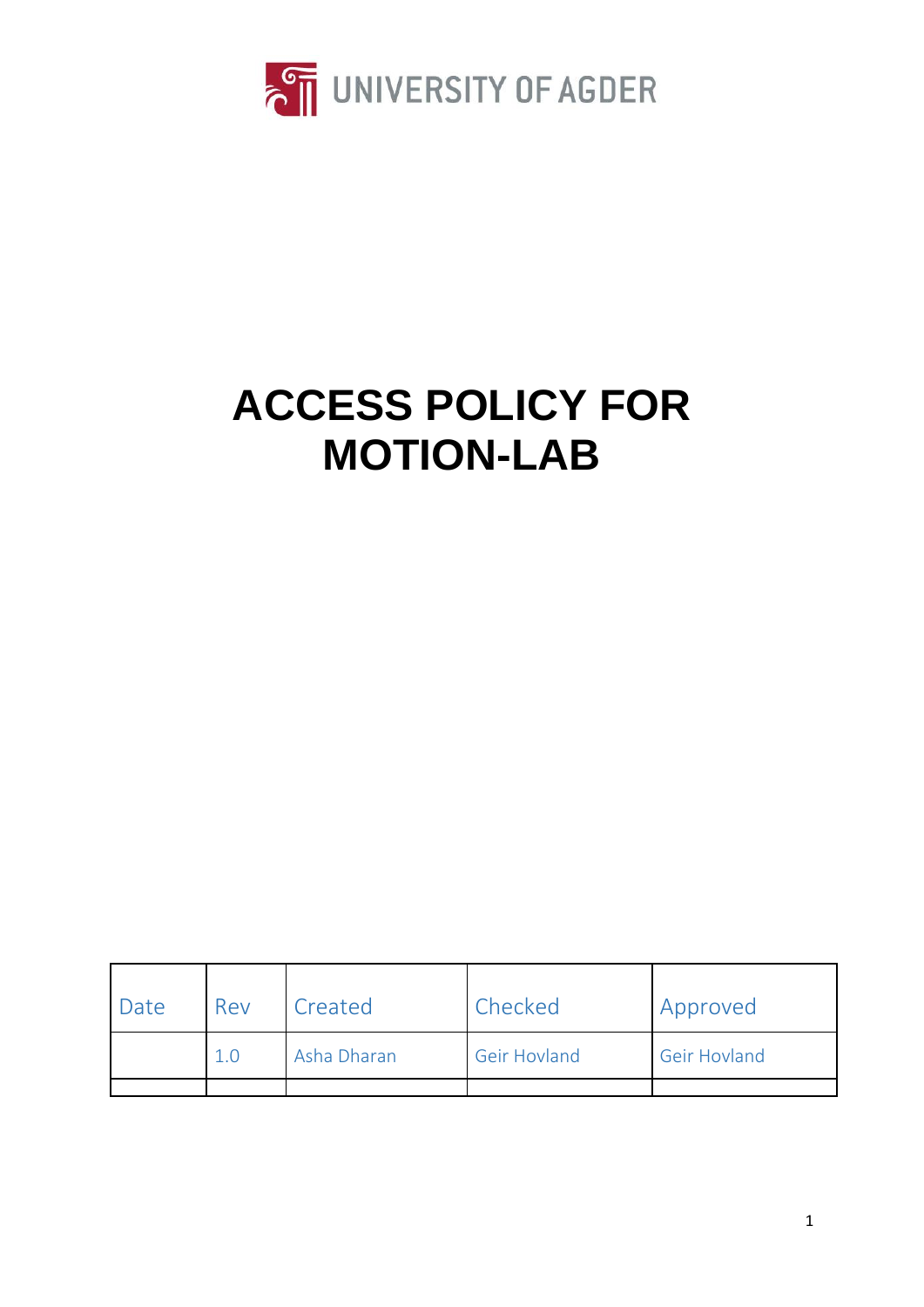

# **Table of contents**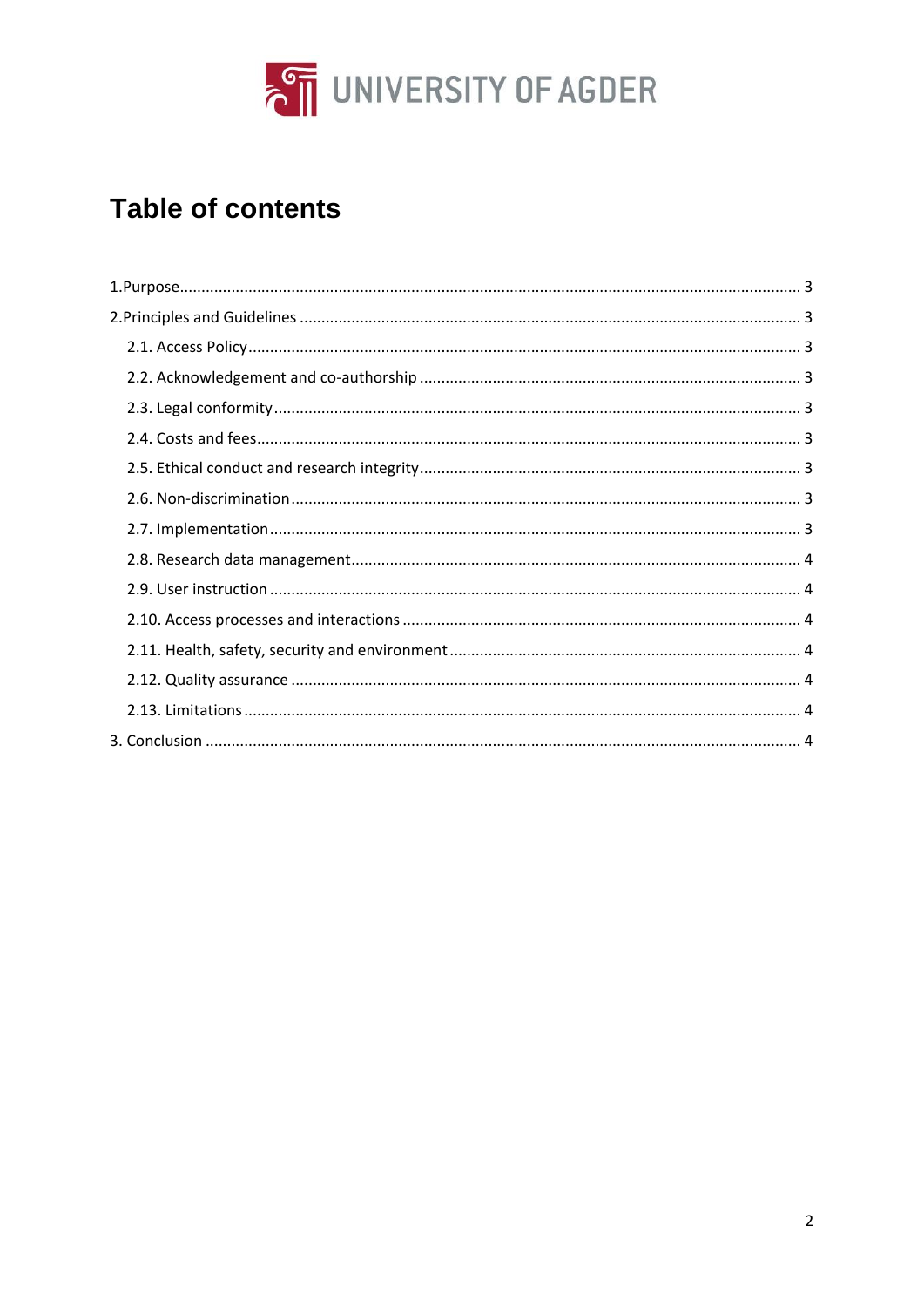

# <span id="page-2-0"></span>1.Purpose

This document defines the access policy for the Motion Lab set up at University of Agder, Grimstad, Norway. An access is referred to as the legitimate and authorized physical, remote or virtual admission to, interactions with and use of Research Infrastructures and to services offered by the Mechatronics Motion lab to Users.

# <span id="page-2-1"></span>2.Principles and Guidelines

### <span id="page-2-2"></span>2.1. Access Policy

The motion lab is equipped with high quality equipment that can provide a good research environment that can be used for conducting trials, tests and measurements for research papers, projects, prototyping or product development. It can be booked by students, researchers and external partners.

### <span id="page-2-3"></span>2.2. Acknowledgement and co-authorship

It is expected that the users acknowledge the contribution of the lab towards getting the output of any form such as a publication, patent, data etc. In accordance with the good scientific practice, users are encouraged to offer co-authorship to those working at the Motion Lab having made genuine scientific contributions to their work.

# <span id="page-2-4"></span>2.3. Legal conformity

The rules and conditions for access to and use of the motion-lab infrastructure are designed in compliance with national and international law and agreements, particularly, but not only, in areas such as intellectual property rights and the protection of privacy, ethical considerations as well as safety, security and public order regulations. In general, since the motion-lab is a publicly funded infrastructure, publication of results is encouraged. The protection of customer's data and intellectual property rights is possible and must be agreed upon in advance.

# <span id="page-2-5"></span>2.4. Costs and fees

All the equipment in the motion-lab have individual hourly rates which are adjusted annually. The minimum time which can be booked is one day. For further payment details please contact the lab managers at https://www.motion-lab.no/?page\_id=11

#### <span id="page-2-6"></span>2.5. Ethical conduct and research integrity

All lab users are expected to follow good personal and professional conduct. No form of ethical concern in research such as plagiarism or misuse of data will be accepted.

# <span id="page-2-7"></span>2.6. Non-discrimination

Discriminating any person(s) based on race, color, age, gender, nationality, religion, sexual orientation, political affiliation, marital status is not acceptable and prohibited. The motion-lab promotes equal opportunity.

# <span id="page-2-8"></span>2.7. Implementation

Please refer t[o https://www.motion-lab.no/?page\\_id=11](https://www.motion-lab.no/?page_id=11) for more information and details on the contacts and type of equipment that could be accessed.